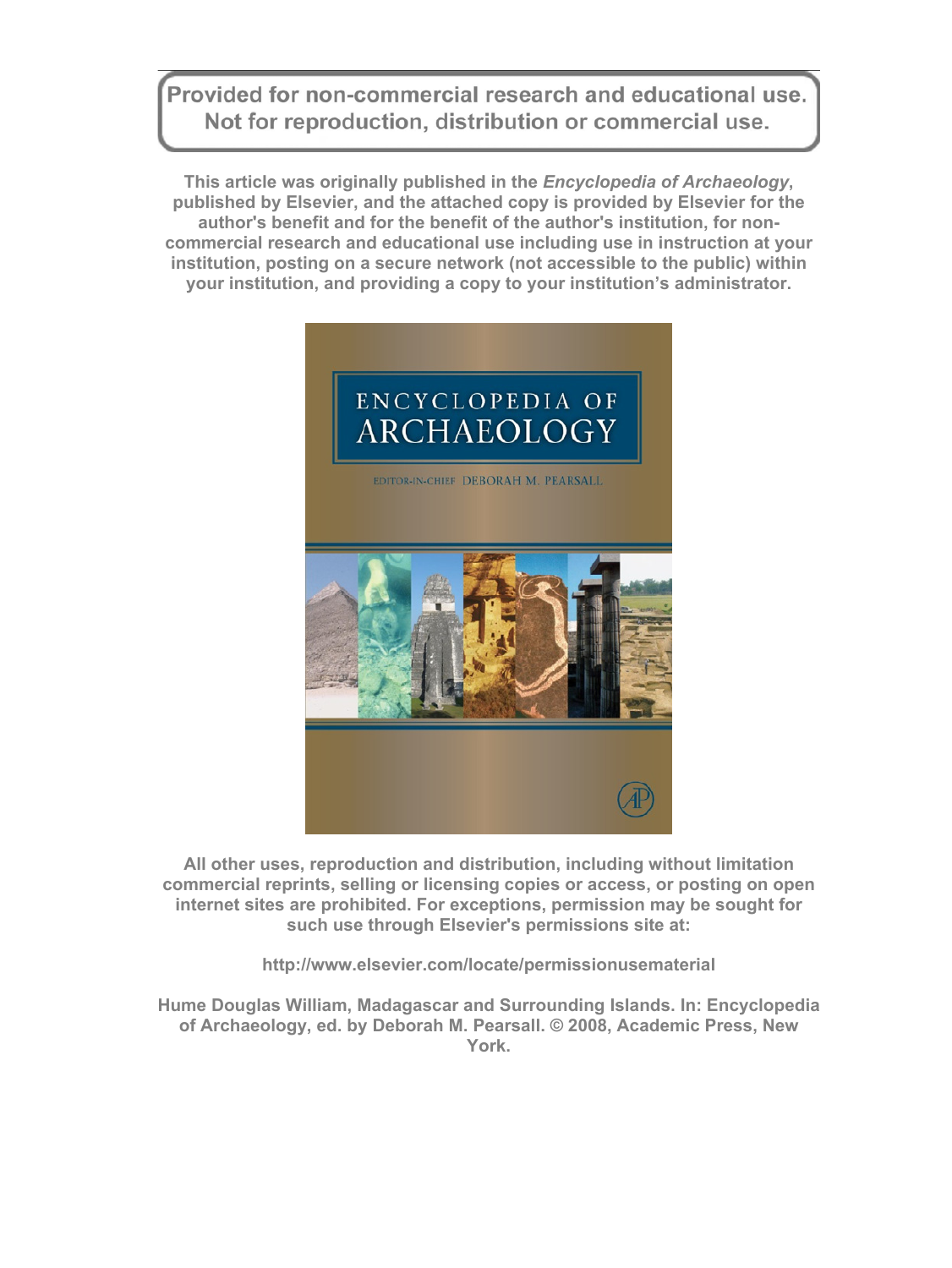origins of domesticated plants and animals in Africa have emphasized on the early and indigenous development of food production, the impact of cattleborne disease, patterns of indigenous development and diffusion, the role of arid and unpredictable environment, and the evidence of early domesticated plant foods in Africa. Several scholars have compared the ethnographic record of hunter-gatherers and food producers, both from the perspective of understanding the process of the adoption of food production and understanding hunter-gatherer–food producer interaction.

Important cases of food-producer/farmer interaction include that of Eburran and Pastoral Neolithic sites in the Central Rift Valley, that indicates the association of Eburran sites with domestic stock and in lower altitude locations, which presumably reflects interaction with plains pastoralists; the Tsavo case of southeastern Kenya, where hunter-gatherers known as the Waata persisted until the twentieth century by exchanging hunted meat and ivory tusks with Oromo and Wambisha pastoralists; and the case of montane hunter-gatherers variously known as Okiek or 'Ndorobo' whose interaction with Maasai and other pastoralists involved exchange of honey and meat for agricultural products and animal secondary products.

See also: Africa, Central: Foragers, Farmers, and Metallurgists; Great Lakes Area; Africa, West: Early Holocene Foragers; Hunter-Gatherers, Ancient.

### Further Reading

- Andah B (1993) Identifying early farming traditions of West Africa. In: Shaw T, Sinclair P, Andah B, and Okpoko A (eds.) The Archaeology of Africa: Food, Metals, and Towns, pp. 240–254. London: Routledge.
- Bellwood P (2004) The First Farmers: Origins of Agricultural Societies. Malden, MA: Blackwell Publishers.
- Bollig M (1987) Ethnic relations and spatial mobility in Africa: A review of the peripatetic niche. In: Rao A (ed.) Kolner Ethnologische Mitteilungen Volume 8, The Other Nomads: Peripatetic Minorities in Cross-Cultural Perspective, pp. 179–228. Cologne: Bohlau Verlag.
- Burch ES (1998) The future of hunter-gatherer research. In: Gowdy J (ed.) Limited Wants, unlimited Means: A Reader in Hunter-Gatherer Economics and the Environment, pp. 201–217. Washington, DC: Island Press.
- Cronk L and Dickson B (2000) Public and hidden transcripts in the East African highlands: A comment on Smith (1998). Journal of Anthropological Archaeology 20: 113–121.
- diLernia S and Manzi G (1997) Before Food Production in North Africa. Forli, ABACO.
- Henshilwood C and Marean C (2003) The origin of modern human behavior: Critique of the models and their test implications. Current Anthropology 44: 627–652.
- Kent S (1996) Cultural Diversity among Twentieth Century Foragers: An African Perspective. Cambridge: Cambridge University Press.
- Kuhn S and Stiner M (2001) The antiquity of hunter-gatherers. In: Panter-Brick C, Layton R, and Rowley-Conwy P (eds.) Hunter-Gatherers, An Interdisciplinary Perspective, pp. 99–142. Cambridge: Cambridge University Press.
- Schrire C (1980) An inquiry into the evolutionary status and apparent identity of San hunter-gatherers. Human Ecology 8:  $9 - 32$

# **Madagascar** and Surrounding Islands

Douglas William Hume, University of Connecticut, Storrs, CT, USA

ã 2008 Elsevier Inc. All rights reserved.

#### **Glossary**

- **Bantu language** Group belonging to the Niger-Congo family. By one estimate, there are 513 languages in the Bantu grouping.
- **Borneo** Located at the center of the Malay archipelago and Indonesia. Administratively, this island is divided between Indonesia, Malaysia and Brunei.
- Madagascar Island Nation in the Indian Ocean, off the southeastern coast of Africa. It is home to 5% of the world's plant and animal species (more than 80% of which are indigenous to Madagascar).

Current archaeological research in Madagascar is concerned with a relatively narrow band of time from approximately 2000 year BP, the generally accepted period of first contact, to the seventeenth and eighteenth century, the advent of historical records and European contact. Although the peopling of Madagascar is arguably a recent event, little is known regarding the early settlements. The lack of archaeological evidence is due to a variety of factors: quick environmental decomposition of sites, sparse use of sites by transient populations, and lack of funding to research the area. Other forms of evidence, such as linguistics, and genetic and ethnological data, are also used to develop the chronology of events during the settlement of Madagascar. Though early arguments postulated that the first Malagasy inhabitants were from one origin, historical, linguistic, genetic, and archaeological evidence suggests multiregional influences from Southeast Asia, East Africa, South Asia, and the Near East. A hybridization of many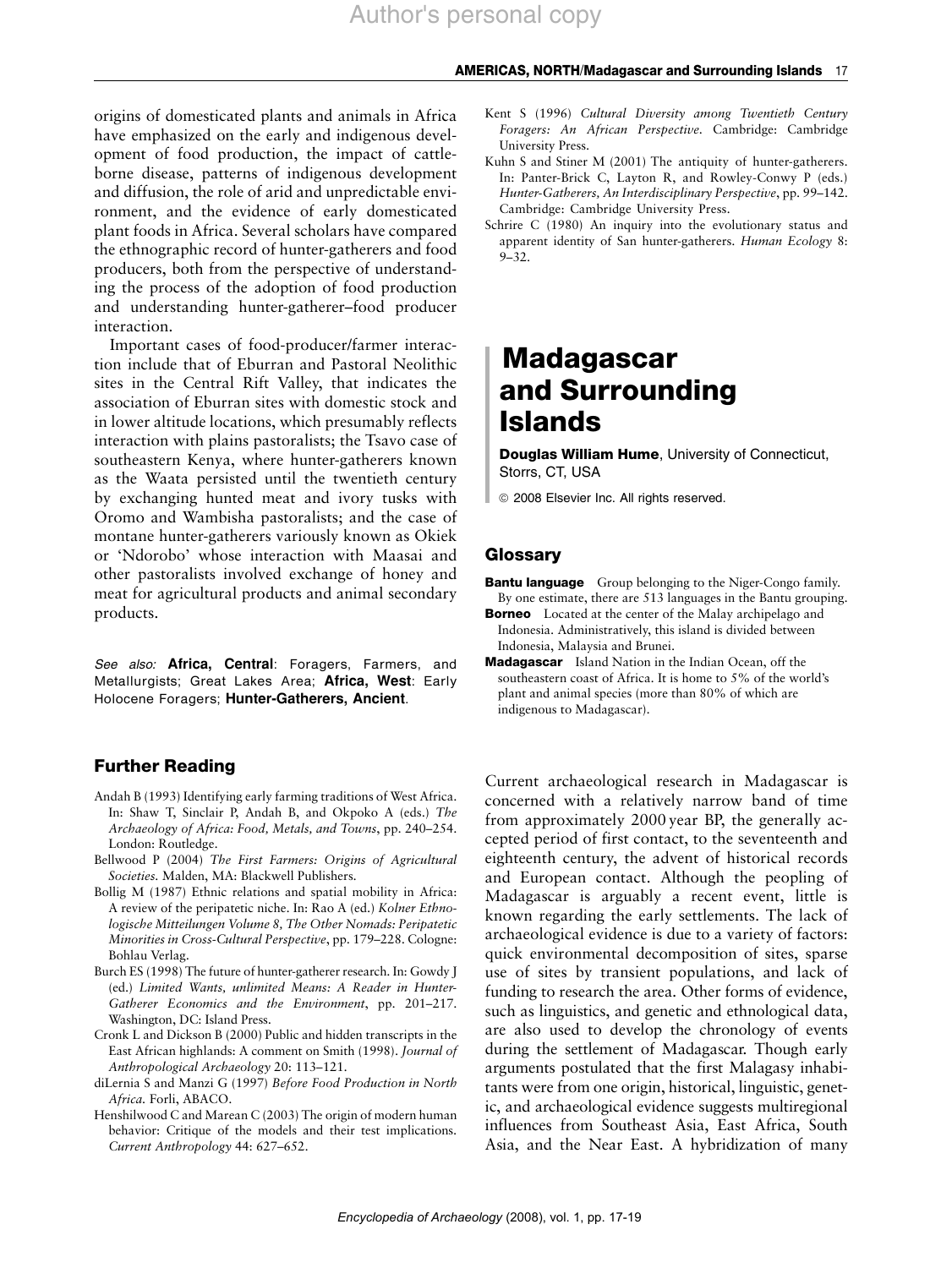influences is therefore probable, in which several waves of settlement/colonization occurred and each group introduced or reintroduced technologies or other cultural traits.

Prior to settlement, maritime people, who were exploiting the area's offshore resources, visited Madagascar and traders used Madagascar for temporary shelter and restocking of supplies. As trading became more important, the camps' temporal and spatial existence increased over time. This temporary nature of the early settlements contributes to the difficulty in tracing the sequences of events from first settlement to permanent settlements and finally a formation of a distinct Malagasy culture.

Linguistically, there has been difficulty in deciphering the origin of the Malagasy language due to movement of people, the number of Malagasy dialects created, and the inability to define a proto-Malagasy language. Through comparative linguistics, analysis of loan words, and the phonology, morphology, and vocabulary of the Malagasy language suggest two possible origins: the Barito Valley of Borneo and the Bantu language of Eastern Africa. Genetic analysis shows that both East African and Indonesian gene frequencies are evident within the general population at approximately equal ratios throughout Madagascar. The introduction of the sickle cell gene indicates an infusion of genes from people of central or east Africa, north of Zambezi. The ethnological evidence connecting Madagascar and other cultures such as Southeast Asia, Africa, India, and the Near East that have similar traits is ambiguous. Many similarities are better explained by environmental constraints than by direct linkage with a specific group. There are examples of shared knowledge; for example, growing of millet in dry areas of Madagascar is thought to have been borrowed from East Africa and the growing of rice in wetter areas borrowed from Indonesia. Madagascar has had exposure to a variety of cultural traits, but the existence of a cultural trait does not imply genetic relationships, but may rather result from either direct or indirect trade between two genetically distinct groups.

The earliest archaeological evidence of human activity in Madagascar are the four radiocarbon-dated dwarf hippopotamus (Choeropsis madagascariensis) femurs that show human modification. The femurs, found in southern Madagascar (Lamboharana and Ambolisatra), yielded two reliable dates,  $1970 \pm 60$ and  $1740 \pm 50$  years BP. What has been most puzzling in Madagascar's ecological history is the extinction of Madagascar's megafauna, such as the dwarf hippopotamus, approximately 2000 years ago. Although a

catastrophic fire event, calamitous drought in southern Madagascar, first-contact overkill, introduction of cattle, and hypervirulent disease have all been blamed for the extinction of Madagascar's megafauna, it is more likely that the causes worked in synergy: the introduction of exotic and invasive species, climatic changes, and arrival of humans caused these extinctions.

Another early archaeological site in Madagascar is Sarodrano,  $1490 \pm 90$  years BP. However, this early date is questionable due to site disturbance and further study of the site is impossible due to its destruction by a cyclone. Other early settlements dated to the ninth–tenth centuries AD include the following: Irodo (Tafianatsirebeka) – a northeastern coast settlement that produced shellfish, farming, and chloro-schistite vessel production and trade; Andransosoa – a southeastern inland cattle pastoralist; and Talaky – a southern coastal fishing village. During this early period (first to tenth century AD), only traces of transient visits have been found, which may be a reflection of the limited areas surveyed along Madagascar's coast and not a measure of what settlement sites are actually there.

After AD 1000, permanent occupation sites along the entire Madagascar coast and one central highland site have yielded evidence of rice agriculture, bovid herding, fishing, iron smelting, and local trading, but no direct link to Southeast Asia, East Africa, South Asia, or the Near East. In addition, it cannot be determined if the economic and technological diversity in evidence from sites of this period is the result of in situ evolution or imported from another area. From the twelfth century AD, the settlements in the west began to grow to significant size and duration. Mahilaka was the first major port in the region; its decline in the fourteenth century AD was followed by settlements developing along the east coast. Cores taken from lakes and bogs from this time have found fluctuating levels of grassy and brushy vegetation along with arboreal pollen, showing a negative correlation. This indicates a variable deforestation by anthropogenic means and therefore a variable human population concentration and rate of environmental modification. By the fourteenth century AD, the archaeological evidence indicates a relatively uniform cultural pattern in the southern region. It is currently unknown what caused this explosion of settlements during this period of history in Madagascar. Settlements during this period were associated in clusters surrounding a central site, which may have been the political and/or social elite. In addition, trade goods originating in South China, Southeast Asia, the Near East, and Europe are evident